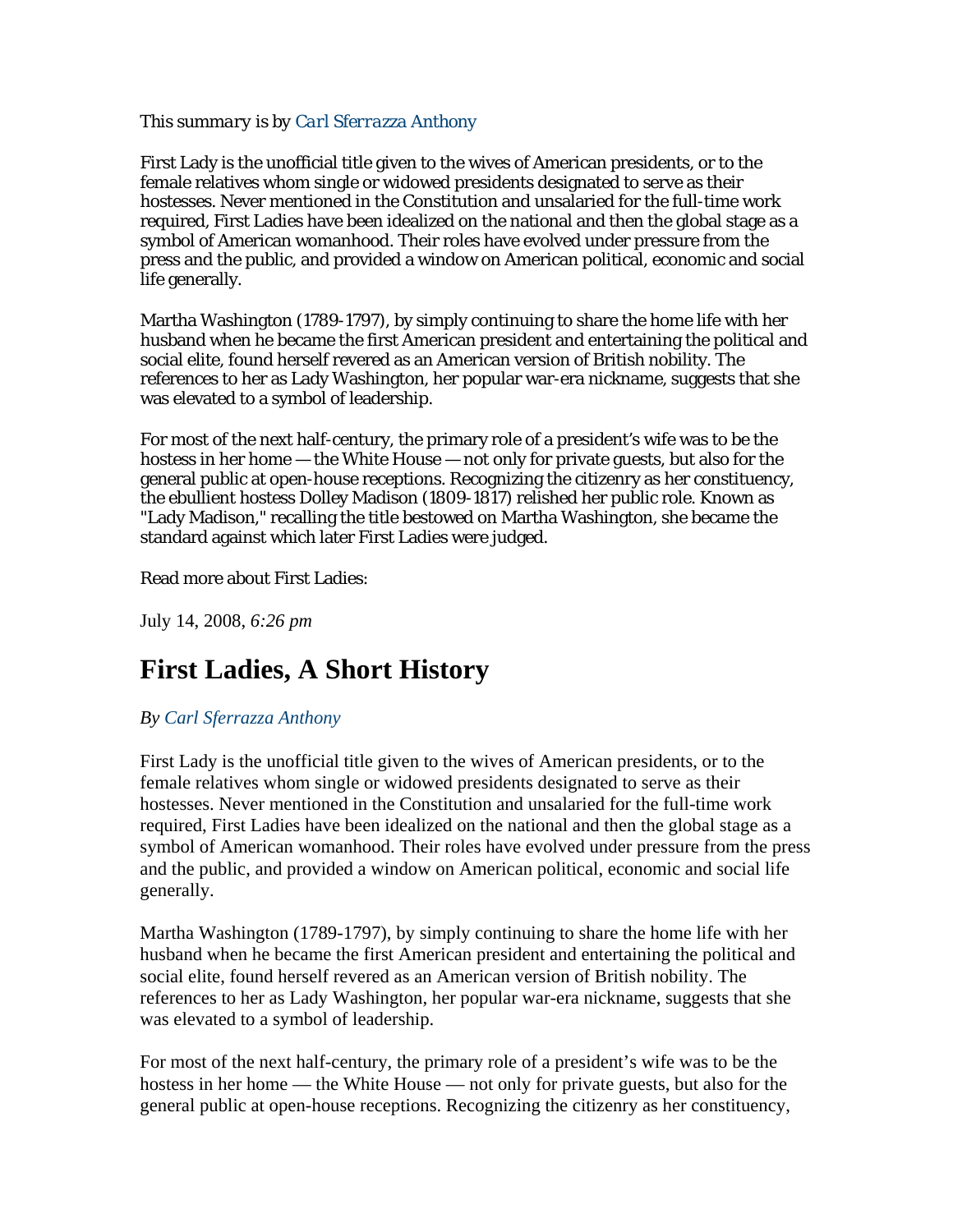the ebullient hostess Dolley Madison (1809-1817) relished her public role. Known as "Lady Madison," recalling the title bestowed on Martha Washington, she became the standard against which later First Ladies were judged.

The term First Lady was first used in print in the March 31, 1860, issue of Frank Leslie's Illustrated Newspaper in reference to Harriet Lane (1857-1861), the White House hostess for her bachelor uncle, President James Buchanan.

But the title was not used in a speech until the arrival of Lucy Hayes (1877-1881), the first college graduate in that role and the first to join a president on an extensive national whistle-stop tour. She was referred to as First Lady by one Rev. Stuart Robertson, who was introducing her husband, Rutherford B. Hayes. The title has been in regular use since the young, attractive and wildly popular Frances Folsom Cleveland (1886-1889, 1893- 1897) married Grover Cleveland in a White House wedding.

Increasing public interest in a First Lady's activities reflected the mid-19th-century shift from the hostess and ceremonial duties to a more overtly political role. In the weeks before her husband's inauguration, Mary Lincoln (1861-1865) was the subject of extensive newspaper analysis that addressed gossip about her. Correspondents covered her throughout the Civil War, and she received more press attention than all her successors combined. The coverage included everything from her work as a Union Army nurse to her self-defense against charges that she sympathized with the Confederacy to her inspection of new lifeguard methods at a beach to her review of Union troops. But the press did not cover Mrs. Lincoln's abolitionist activities.

Only later did the First Ladies become publicly identified with large social issues. The Women's Christian Temperance Union put pressure on the bookish Lucretia Garfield Garfield (March-September 1881), for example, and even on the invalid Ida McKinley (1897-1901) to support its movement against alcohol.

Women's suffrage, however, dominated as the political issue on which First Ladies were expected to state their views. Most opposed it. The first to offer qualified support for it, Helen (Nellie) Taft (1909-1913), proved to be a genuine Progressive era reformer. She demonstrated her political partnership with her husband, President William Howard Taft, by making history as the first presidential spouse to sit beside her husband in the Inaugural parade. She worked with the National Civic Federation, which brought organized labor and industrial leaders together, and eventually became the first First Lady to prompt federal legislation (workplace health and safety regulations). She created the famous cherry blossom tree grove where she organized public concerts for all classes and races to mingle, and attended Congressional hearings on police abuses against mill workers.

In today's mind, Eleanor Roosevelt (1933-1945), with her willingness to face criticism by addressing controversial issues, was the First Lady who shattered all precedents to redefine the role for a modern age. But other First Ladies with less successful husbands also forged new paths. Florence Harding (1921-1923) was the first to speak on the record